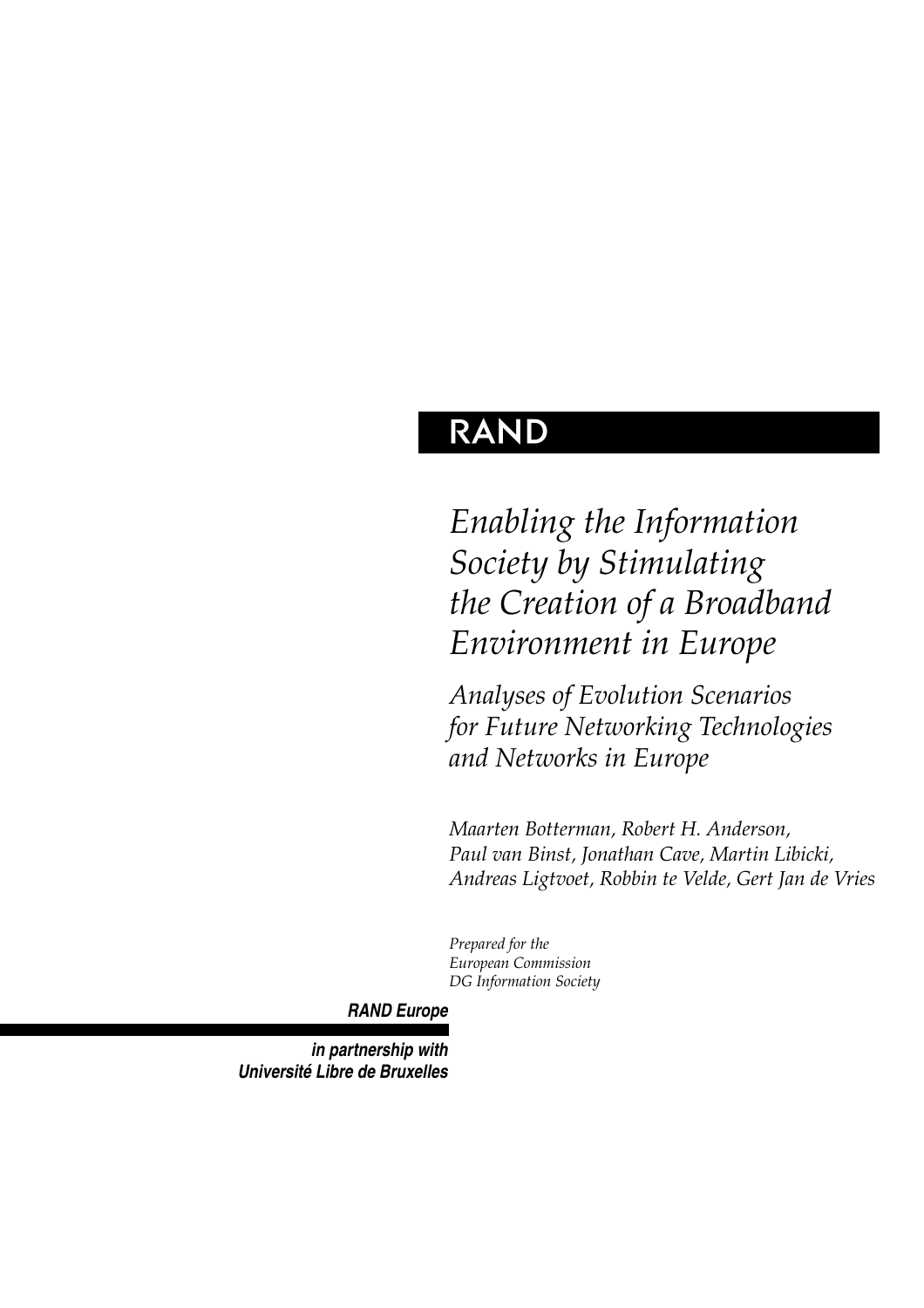ISBN: 0-8330-3336-0

RAND is a nonprofit institution that helps improve policy and decisionmaking through research and analysis. RAND® is a registered trademark. RAND's publications do not necessarily reflect the opinions or policies of its research sponsors.

## © Copyright 2003 RAND

All rights reserved. No part of this book may be reproduced in any form by any electronic or mechanical means (including photocopying, recording, or information storage and retrieval) without permission in writing from RAND.

Published 2003 by RAND 1700 Main Street, P.O. Box 2138, Santa Monica, CA 90407-2138 1200 South Hayes Street, Arlington, VA 22202-5050 201 North Craig Street, Suite 202, Pittsburgh, PA 15213-1516 RAND URL: http://www.rand.org/ To order RAND documents or to obtain additional information, contact Distribution Services: Telephone: (310) 451-7002; Fax: (310) 451-6915; Email: order@rand.org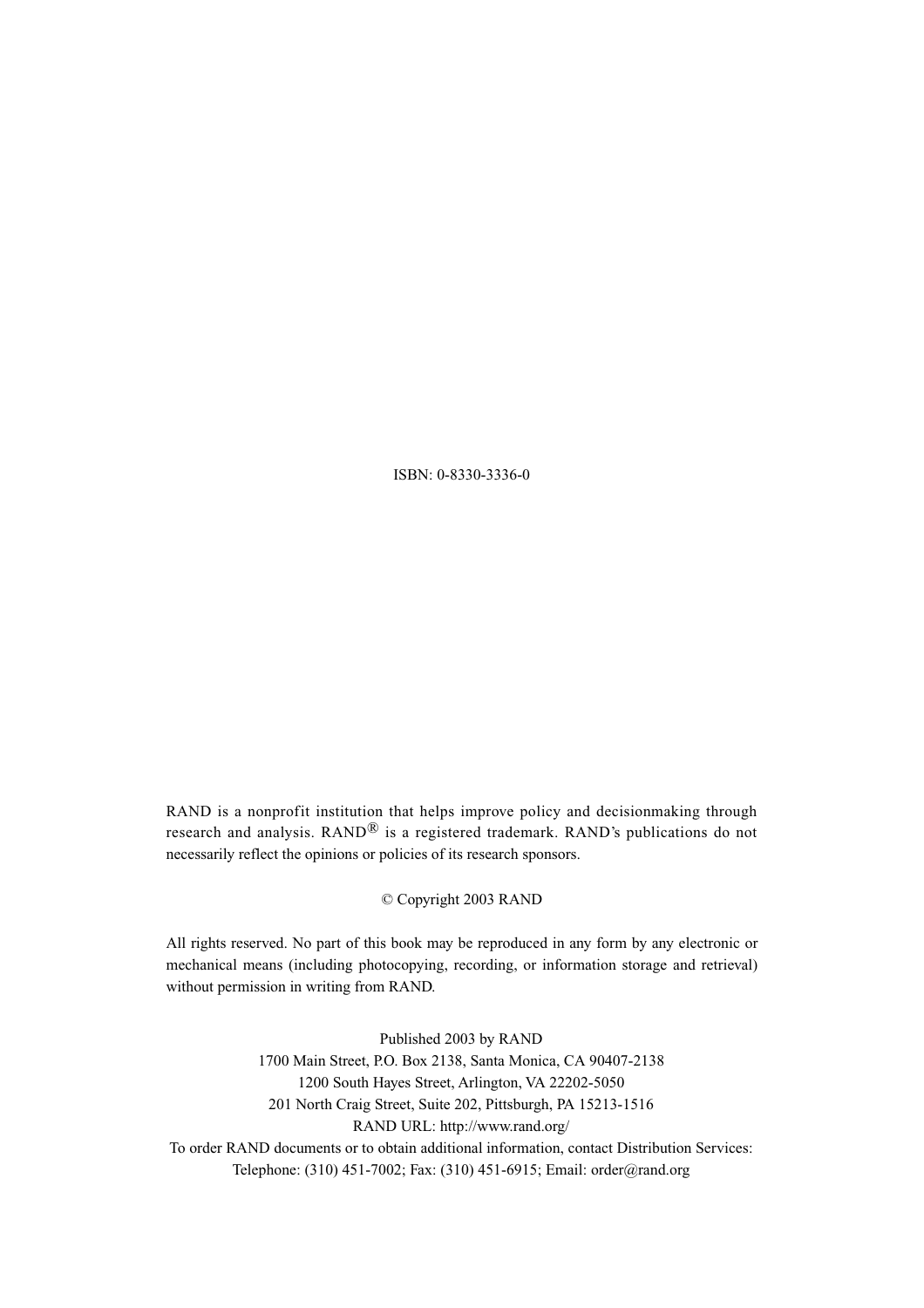## **Executive summary**

How can Europe become, "*the most competitive and dynamic knowledge-based economy in the world, capable of sustainable economic growth with more and better jobs and greater social cohesion"?*

Central to this goal are networks and networking: not only telecommunications but also information technology writ large. Their capability and performance are crucial for creating a globally competitive environment. Accordingly, the European Commission's eEurope Action Plan focuses on investing in a cheaper, faster, and more secure Internet. Increased competition is seen as a crucial step in the way forward to achieve cheaper Internet access and higher bandwidth capacity.

This report is the result of a study commissioned by the Directorate General Information Society of the European Commission to create a better understanding of the pace and direction of developments in this area, mapped against an uncertain future, and to recommend policy options for government intervention as a background against which political decision making can take place.

The study provides an analysis of the development of electronic networks in Europe and North America and its technical, economic and political drivers. It includes four scenarios depicting possible futures of electronic networks in Europe, a framework for policy formulation, analyses of selected current policies and observations regarding possible policy measures and the input of experts and stakeholders in the field during a workshop in Brussels, and concludes with a series of observations and recommendations for policy action and further research.

Networks in general, and broadband networks in particular, present a unique opportunity to public authorities. Because they are open, common resources where market and regulatory decisions are likely to affect a wide range of participants, they challenge existing conceptions of governance. In the wake of recent (positive and negative) developments in the unfolding of the 'New Economy,' expectations are heightened and volatile. Novel technological possibilities combined with European leadership in 2G mobile telephony put European government institutions squarely on the 'hot spot' - there is abundant evidence that private (and civil society) entities are looking to public bodies to provide leadership in shaping the unfolding of the network and realising its enormous potential social and economic benefits.

Starting from the analysis of historical development and identification of drivers for the evolution of broadband the experts that gathered for the workshop agreed on the following observations and recommendations:

- 1. The primary carrier for broadband in the EU will be fibre optic cable to businesses, institutions and homes (bridging the years to come in combination with copper etc, and also in the future with satellite as back-up option for remote areas).
- 2. Broadband, ubiquitous networking infrastructures should be based on open, nonproprietary standards. Governments should be active stakeholders in the development of these standards, but not assume sole responsibility.
- 3. Public sector bodies can act as 'launching customers', using procurement to encourage and support appropriate and sustainable broadband development.
- 4. Municipalities should have a primary role in creating environments that use and nurture the deployment of fibre optics. Their actions should include the development of plans for establishing a network of conduits and points of aggregation to complete existing networks and, crucially, to allow multiple service providers easy access to a common infrastructure.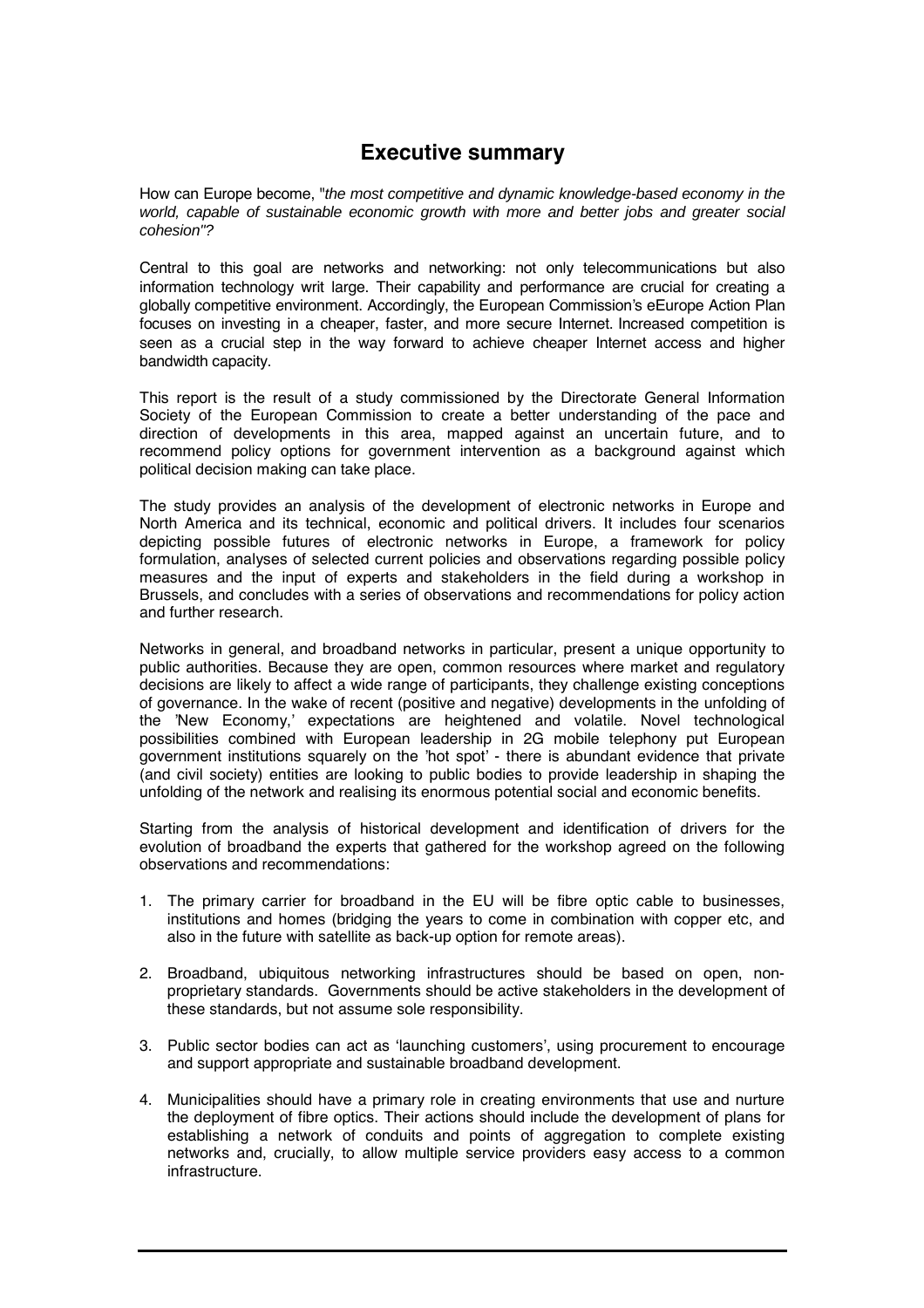- 5. Further research is needed regarding the appropriate role of competition and economic stimulus in providing the necessary conduits, fibre and services.
	- a. Study is needed on appropriate models for investment and operation.
	- b. The principle is to use competition wherever appropriate. However, for some aspects of these networks, unfettered or ill-regulated competition may lead to redundancy, lack of investment money, prices that inhibit uptake, gaps in network coverage or structural changes in the industry that destroy co-ordination advantages or create too much market power. To prevent this, additional measures may be needed.
	- c. Allocation of public resources should be co-ordinated at the right level of authority. For example, allocation of scarce electromagnetic spectrum should be harmonised at a European level, while siting of local conduits and poles and allocation of scarce Point-of-Presence space (i.e. servers etc.) should be undertaken at a municipal level.
- 6. IPv6 is necessary for effective broadband scaling and security and is a precondition for effective 3G mobile access to broadband networks. For that reason government should consider facilitating this transition. Research topics requiring attention include:
	- a. Policy and technology solutions to overcome gaps with trading partners that lead or lag in the migration towards an IPv6 environment.
	- b. Analyses of financial impacts on European businesses and institutions that must convert extensive private IPv4 networks to IPv6.
	- c. Policy incentives and technology solutions to reduce transition costs and stimulate migration towards IPv6.
- 7. Co-ordination of research and technology development among trading blocks is crucial in the area of global technologies.
- 8. Security is vital for trust and confidence within the emerging broadband network and must be considered at all layers.
	- a. Identification of online individuals and institutions should be the norm, but with anonymity an available option. For security purposes, and with appropriate legal authorisation, tracing should be possible under all circumstances.
	- b. Individuals should have access to and control over information gathered about them.
- 9. It is vital for broadband services to provide access to increasing amounts and types of content, including public information. Limiting copyright to a period comparable to patent protection should be strongly considered.
- 10. Universal Service entitlements should be upgraded to include a minimum level of broadband access.
	- a. Completion of the network, including assuring that broadband is available in rural areas, may require government subsidies.
	- b. For some rural or remote regions, satellite-based access to broadband services may be the most effective means of providing universal service.
- 11. To ensure that 3G networks develop in a way that provides an appropriate complement to fixed broadband networks, research is needed to identify policies that address dangers to competition and innovation arising from fragmented spectrum allocation and licensing procedures.
- 12. While it seems inappropriate to forgive or buy back debts incurred as a result of 3G licence allocation procedures, consideration should be given to measures designed to minimise their impact on equitable, efficient and rapid development of wireless broadband.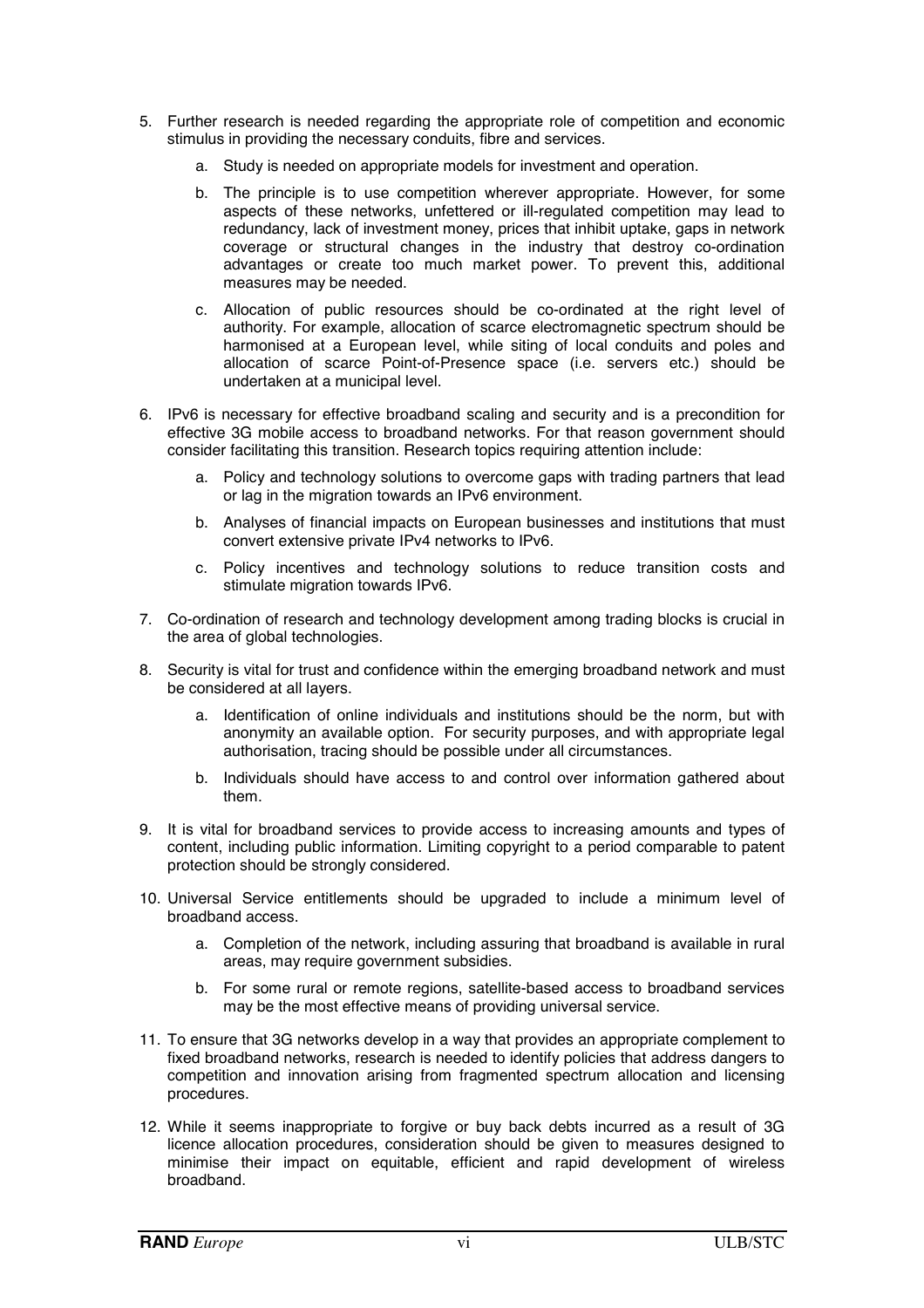Although the *areas* of necessary policy activity were well established by overwhelming consensus of the workshop participants, it is clear that in many areas more socio economic research and policy analyses are needed to pin down *what* can be done and how to ensure its (cost) effectiveness. This includes *mapping* of the current state-of-the-art, *benchmarking* and "*best practice*" research at strategic and more practical levels. For new approaches and new technologies for which such experience does not exist, facilitating *pilots* of interest complements this.

The policy recommendations of the workshop emphasised the following need for action:

- Getting the right infrastructure in place:
	- o Open, non-proprietary and user-led standards;
	- o Standards co-ordination across trading blocks;
	- $\circ$  A dependable information infrastructure built for massive participation, mobile access and built-in security (NB: IPv6 is an important step in this direction!); and
	- o Reaching out to "everybody" through ubiquity and inclusiveness.
- Support by the right regulation:
	- o Appropriate use of competition and economic stimuli in providing infrastructure and services (including revision of licensing regimes);
	- $\circ$  "Upgraded" universal service bundles, obligations and payment mechanisms; and
	- o Identity, privacy and security protection in context.
- The role of government as actor in the market:
	- o Establishment of network of conduits and poles (or even fibre) in the local community;
	- o Leading by example; and
	- o Supporting the standardisation process in order to protect the interests of society at large.
- Research and development:
	- o R&D collaboration across trading blocks;
	- o Technologies for cheaper and faster access to information and communications
	- o Technologies to enable "remote regions" to participate in the broadband network against affordable costs

Most cost effective would be an approach in which a balance of regulatory reform and development assistance creates the right environment for a self-sustaining state-of-the-art network environment in Europe, based on the considerations presented. Public networks and research networks can play a distinguished role in ensuring the long-term success of European telecommunication networks in two ways: acting as leading customer, or temporary assistance to overcome barriers to commercial sustainable network development stemming from (perceived) financial risks or excessive short-sightedness on the part of investors.

It is important to recognise that broadband is useless without content and services. In this the public sector can play two vital roles: (1) as a provider of –more– information and services and (2) as a stimulus to increased availability of cultural and artistic content through subsidies for creation and dissemination and –possibly– by reconsidering the appropriate scope and extent of intellectual property rights protection to balance availability and incentives.

Competition is one of the key drivers to the development of broadband. However, there are limits to the extent to which competition can be relied upon, particularly in areas in which investments or other scarcities tend to inhibit entry, or where economies of scale would lead to economic inefficiency associated with an excess of competition. The guiding principle is to recognise the advantages (diversity, efficiency, transparency) associated with competition in traditional markets, and to adjust public policies in such a way as to reap those advantages in the broadband networked environment.